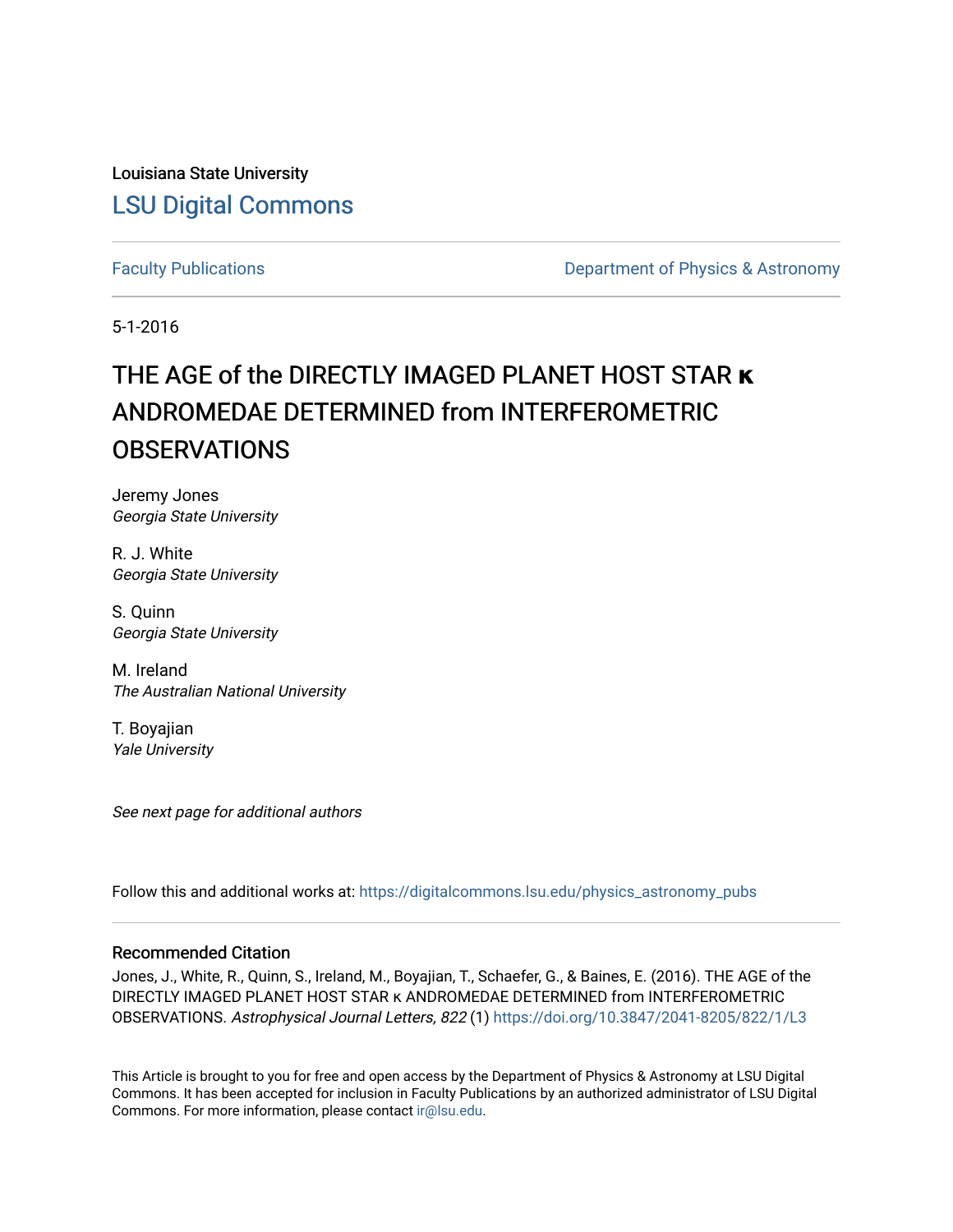## Authors

Jeremy Jones, R. J. White, S. Quinn, M. Ireland, T. Boyajian, G. Schaefer, and E. K. Baines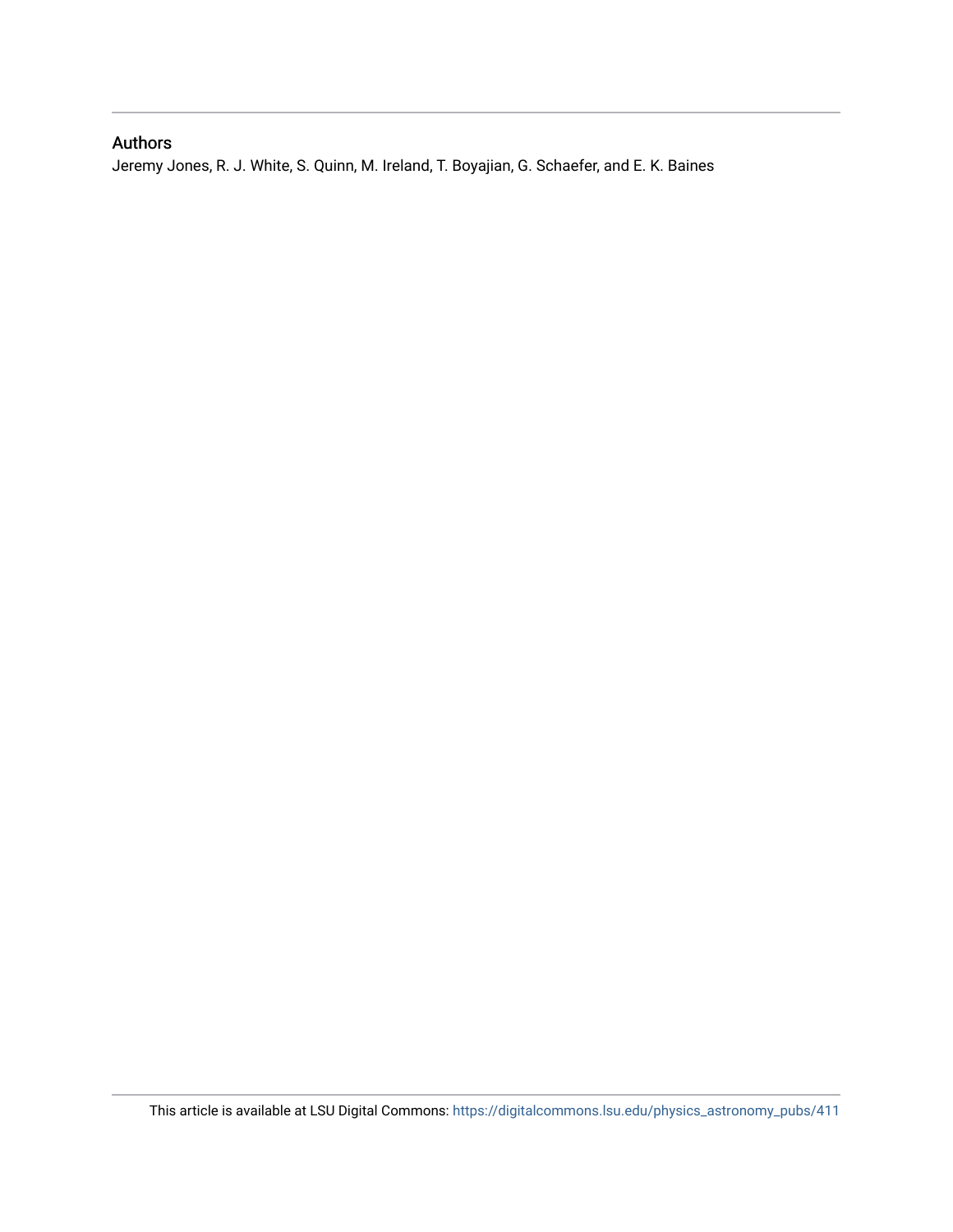

#### THE AGE OF THE DIRECTLY IMAGED PLANET HOST STAR *k* ANDROMEDAE DETERMINED FROM INTERFEROMETRIC OBSERVATIONS

<span id="page-2-2"></span><span id="page-2-1"></span><span id="page-2-0"></span>Jeremy Jones<sup>[1](#page-2-0)</sup>, R. J. White<sup>1</sup>, S. Quinn<sup>1</sup>, M. Ireland<sup>[2](#page-2-1)</sup>, T. Boyajian<sup>[3](#page-2-2)</sup>, G. Schaefer<sup>1</sup>, and E. K. Baines<sup>[4](#page-2-3)</sup>

Center for High Angular Resolution Astronomy and Department of Physics and Astronomy, Georgia State University,<br>25 Park Place, Suite 605, Atlanta, GA 30303, USA; jones@astro.gsu.edu

<sup>2</sup> Research School of Astronomy & Astrophysics, Australian National University, Canberra, ACT 2611, Australia<sup>3</sup> Department of Astronomy, Yale University, New Haven, CT 06511, USA<br><sup>4</sup> Remote Sensing Division, Naval Resea

Received 2016 February 8; revised 2016 March 25; accepted 2016 April 4; published 2016 April 22

#### ABSTRACT

<span id="page-2-3"></span> $\kappa$  Andromedae, an early-type star that hosts a directly imaged low-mass companion, is expected to be oblate due to its rapid rotational velocity (v sin  $i = \sim 162$  km s<sup>-1</sup>). We observed the star with the CHARA Array's optical beam combiner, PAVO, measuring its size at multiple orientations and determining its oblateness. The interferometric measurements, combined with photometry and this  $v \sin i$  value are used to constrain an oblate star model that yields the fundamental properties of the star and finds a rotation speed that is ∼85% of the critical rate and a low inclination of ∼30°. Three modeled properties (the average radius, bolometric luminosity, and equatorial velocity) are compared to MESA evolution models to determine an age and mass for the star. In doing so, we determine an age for the system of  $47^{+27}_{-40}$  Myr. Based on this age and previous measurements of the companion's temperature, the BHAC15 evolution models imply a mass for the companion of  $22^{+8}_{-9}M_J$ .

Key words: planetary systems – stars: early-type – stars: evolution – stars: individual (kappa Andromedae) – stars: rotation – techniques: interferometric

#### 1. INTRODUCTION

The vast majority of exoplanets have been discovered with indirect methods such as studying the radial velocity variations induced on the host star or measuring how much light from the host star is blocked by the transiting planet (Winn & Fabrycky [2015](#page-8-0)). However, the spectral lines of typical earlytype stars are rotationally broadened, making them not conducive to the precise radial velocity measurements necessary for planetary detection and confirmation. In fact, only 15 substellar mass companions have been discovered around early-type stars (Hartman et al. [2015](#page-7-0) and references therein). Five of these were discovered using the transit method and the remaining 10 were discovered with direct imaging. Accurate age estimates of stars that harbor directly imaged companions are necessary to determine the masses of the companions because these masses are all dependent on evolution models designed for low-mass objects that cool with age (e.g., Baraffe et al. [2003](#page-7-1)).

The B9IVn star,  $\kappa$  Andromedae A (hereafter,  $\kappa$  And A; other identifiers include 19 And, HD 222439, HIP 116805, HR 8976, and Téng Shé èrshíyī—The Twenty First Star of Flying Serpent) is the hottest ( $T_{\text{eff}} \sim 11,200 \text{ K}$ ) and most massive (M  $\sim$ 2.8  $M_{\odot}$ ) star known to host a directly imaged companion (hereafter,  $\kappa$  And b), discovered by Carson et al. ([2013](#page-7-2)). The host star is rapidly rotating with a v sin i of  $\sim 160 \text{ km s}^{-1}$ (Glebocki & Gnacinski [2005](#page-7-3); Royer et al. [2007](#page-7-4)) and is at a distance of 51.6  $\pm$  0.5 pc (van Leeuwen [2007](#page-8-1)). Zuckerman et al. ([2011](#page-8-2)) consider it to be a member of the 30 Myr Columba association. Carson et al. ([2013](#page-7-2)) adopted this age for  $\kappa$  And A and used DUSTY cooling models (Baraffe et al. [2003](#page-7-1)) to determine the mass of  $\kappa$  And b to be  $12.8^{+2.0}_{-1.0}$   $M_{\text{Jup}}$ . Hinkley et al. ([2013](#page-7-5), hereafter H13) estimated the age of the system to be 220 ± 100 Myr, ∼7 times older than the age of Columba by comparing  $log(g)$  and  $T_{\text{eff}}$  estimates to the predictions of stellar

models. At this age, the mass of  $\kappa$  And b would be  $50^{+16}_{-13} M_{\text{Jup}}$ , much larger than the traditional boundary of ~13  $M_{Jup}$  between planets and brown dwarfs (Spiegel et al. [2011](#page-7-6); Mollière and Mordasini [2012;](#page-7-7) Bodenheimer et al. [2013](#page-7-8)).

Other studies estimate a range of ages for  $\kappa$  And A. Bonnefoy et al. ([2014](#page-7-9)) compare the star's position on an  $M_V$ versus  $B - V$  color–magnitude diagram to the predictions of the Ekström et al. ([2012](#page-7-10)) evolution models and find an age  $\leq$ 250 Myr. David & Hillenbrand ([2015,](#page-7-11) hereafter [DH15](#page-7-11)) use high-precision  $uvby\beta$  photometry to estimate the  $T_{\text{eff}}$  and  $log(g)$  of a large sample of early-type stars, including  $\kappa$  And A, and estimate ages by comparing these values to the predictions of the evolution models of Bressan et al. ([2012](#page-7-12)) and Ekström et al. ([2012](#page-7-10)). With their Bayesian analysis, they find a 95% confidence interval of 29–237 Myr for  $\kappa$  And A and argue that it is not coeval with Columba. Alternatively, the Bayesian analysis of Brandt & Huang  $(2015)$  $(2015)$  $(2015)$  suggests that coevality with Columba cannot be ruled out.

To more accurately determine the properties of  $\kappa$  And A, including its age, we present interferometric observations of  $\kappa$ And A taken with the PAVO beam combiner on the CHARA Array. Using the model described in Jones et al. ([2015](#page-7-14), hereafter J15), we determine various fundamental parameters of  $\kappa$  And A, including its radius, temperature, inclination, and luminosity, and based on comparisons with the MESA evolution model (Paxton et al. [2011](#page-7-15), [2013](#page-7-16)), determine its mass and age. This procedure was validated using coeval members of the Ursa Major Moving Group (UMMG), showing that the MESA evolution models are appropriate for dating rapidly rotating stars by finding coeval ages between rapidly and slowly rotating members of the UMMG and by estimating an age for the group in agreement with the admittedly large range of age estimates for the group. With an age for the  $\kappa$  And system, we estimate a mass for the companion by using the BHAC15 evolution models (Baraffe et al. [2015](#page-7-17)).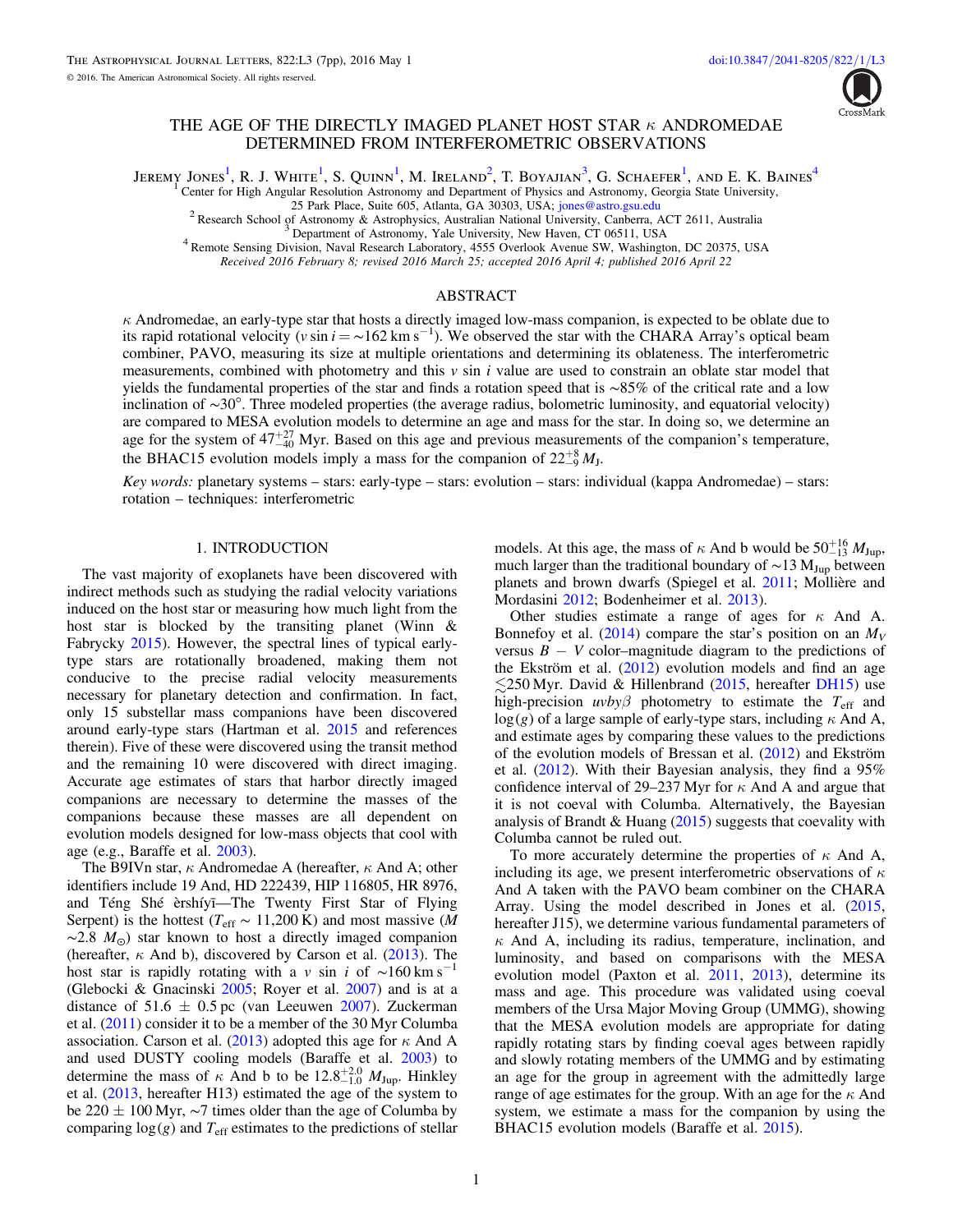<span id="page-3-0"></span>

| ODSEIVING LOG |                    |          |                  |                  |             |  |  |  |
|---------------|--------------------|----------|------------------|------------------|-------------|--|--|--|
| Cal HD        | Cal Diameter (mas) | Baseline | $#$ Observations | $#$ Visibilities | Date        |  |  |  |
| 222304        | $0.263 \pm 0.026$  | $S2-E2$  |                  | 92               | 2012 Dec 21 |  |  |  |
| 220885        | $0.230 \pm 0.023$  | $S2-E2$  |                  | 92               | 2012 Dec 21 |  |  |  |
| 222304        | $0.263 \pm 0.026$  | $W1-E1$  |                  | 23               | 2013 Aug 2  |  |  |  |
| 220885        | $0.230 \pm 0.023$  | $S1-E1$  |                  | 46               | 2013 Aug 2  |  |  |  |
| 220885        | $0.230 \pm 0.023$  | $S1-E1$  |                  | 69               | 2013 Aug 3  |  |  |  |
| 220885        | $0.230 \pm 0.023$  | $W1-S1$  |                  | 69               | 2013 Aug 3  |  |  |  |
| 222304        | $0.263 \pm 0.026$  | $W1-S1$  |                  | 69               | 2013 Aug 3  |  |  |  |
| 220885        | $0.230 \pm 0.023$  | $E1-W2$  |                  | 92               | 2013 Aug 5  |  |  |  |

.<br>ervino l Observing Log

#### 2. OBSERVATIONS AND DATA REDUCTION

#### 2.1. Visibilities

Observations of  $\kappa$  And A were made using the Precision Astronomical Visible Observations (PAVO) beam combiner on the Center for High Angular Resolution Astronomy (CHARA) Array (Ireland et al. [2008](#page-7-18); ten Brummelaar et al. [2005](#page-8-3)). The CHARA Array is an optical interferometer made up of six 1-m telescopes arranged in a Y-shaped configuration with a maximum baseline of 331 m. Each telescope is named with a letter designating its arm ("S"—south, "E"—east, "W"—west) and a number designating its place on the arm ("1"—outer, "2"—inner). PAVO was used in its two-telescope mode and produces 23 spectrally dispersed squared-visibility measurements for each observation over a wavelength range of  $0.65-0.79 \mu m$ . In total, we made 24 observations yielding 552 spectrally dispersed squared-visibility measurements over four nights using five different baselines in order to measure its oblateness.

We observe two different calibrator stars (HD 222304 and HD 220885) shortly before and after (within ∼30 minutes) our observations of  $\kappa$  And A and by doing so, we can account for how the atmosphere dampens the measured visibilities of the target star (Roddier [1981](#page-7-19)p. 281; Boden [2007](#page-7-20)). We predict that these calibrator stars have small angular diameters  $(<0.27$  mas) based on fitting photometric energy distributions to measured photometry. We reduce and calibrate the data with the reduction pipeline of Ireland et al. ([2008](#page-7-18)). Table [1](#page-3-0) lists the dates observations were made, how many observations were made, the baselines used, and the calibrator used.

#### 2.2. Photometry

We take advantage of the ample photometric observations of  $\kappa$  And A that have been made over the years, using photometry from the following sources: Johnson UBV from Mermilliod ([2006](#page-7-21)); Strömgren uvby from Hauck & Mermilliod ([1997](#page-7-22)); Johnson  $JK$  from Selby et al.  $(1988)$  $(1988)$  $(1988)$ ; and UV photometry with wavelengths ranging from 1500 to 3300 Å from Thompson et al. ([1978](#page-8-4)) and Wesselius et al. ([1982](#page-8-5)). IUE spectro-photometry (Boggess et al. [1978](#page-7-24)) exists for  $\kappa$  And A that we do not use, but matches to our model spectral energy distribution (SED) and the broadband UV photometry that we use. Following arguments from [J15,](#page-7-14) we adopt an uncertainty of 0.03 mag for all photometric values.

#### <span id="page-3-1"></span>3. MODELING OF STELLAR PROPERTIES

#### 3.1. Oblate Star Model

Because of  $\kappa$  And A's rapid rotation ( $v \sin i = 161.6 \pm 10$ 22.2 km s<sup>-1</sup>; Glebocki & Gnacinski [2005;](#page-7-3) Royer et al. [2007](#page-7-4)), the limb-darkened disk traditionally used to model interferometric data is insufficient. Rapid rotation causes a star to have a radius at the equator larger than its radius at the pole. The ratio between the equatorial and polar radii can be as high as 1.5 when the star is rotating at its breakup velocity (van Belle [2012](#page-8-6)). The thicker equatorial bulge of a rapid rotator results in the equator being both cooler and fainter than the pole. This effect, known as gravity darkening, is correlated with the local surface gravity (von Zeipel [1924a,](#page-8-7) [1924b](#page-8-8)).

We account for both the oblateness and gravity darkening of  $\kappa$  And A by using the model of [J15](#page-7-14), which compares observed photometry and interferometric visibilities to values generated by a model star that incorporates the effects of solid-body rotation, known as a "Roche model" (van Belle [2012](#page-8-6); Roche [1873](#page-7-25)). The model photometry is calculated by integrating ATLAS model SEDs (Castelli & Kurucz [2004](#page-7-26)) over the visible surface of the star, convolving the integrated SED with the appropriate filter bandpasses, and converting the resulting fluxes into magnitudes. To calculate model visibilities, we generate an image of the model at the observed bandpasses. The model visibilities are calculated by taking the Fourier transform of this image and sampling the transform at the observed spatial frequencies.

The model and parameters calculated by the model are described in detail in [J15](#page-7-14), but we note three slight differences here. One such difference is that we use ATLAS model SEDs for this work rather than the PHOENIX model SEDs used in [J15](#page-7-14) (Husser et al. [2013](#page-7-27)), since they extend to effective temperatures hotter than 12,000 K. Another difference is that we only use the gravity-darkening law of Espinosa Lara & Rieutord ([2011](#page-7-28)) because the data are not sensitive to differences in gravity-darkening laws and this law is supported by previous interferometric observations.

The final difference is in how uncertainties are calculated. Under the assumption that the uncertainties in the free parameters are Gaussian and that the model parameters are linear, we use the following prescription to determine uncertainties in the free parameters: because the  $\chi^2$  values determined by the models are larger than 1, for each data set (photometry and visibilities), we scale the  $\chi^2$  (both reduced and unreduced) such that the reduced  $\chi^2$  is 1. The free parameters are then varied individually until the scaled, unreduced  $\chi^2$  increases by 1. This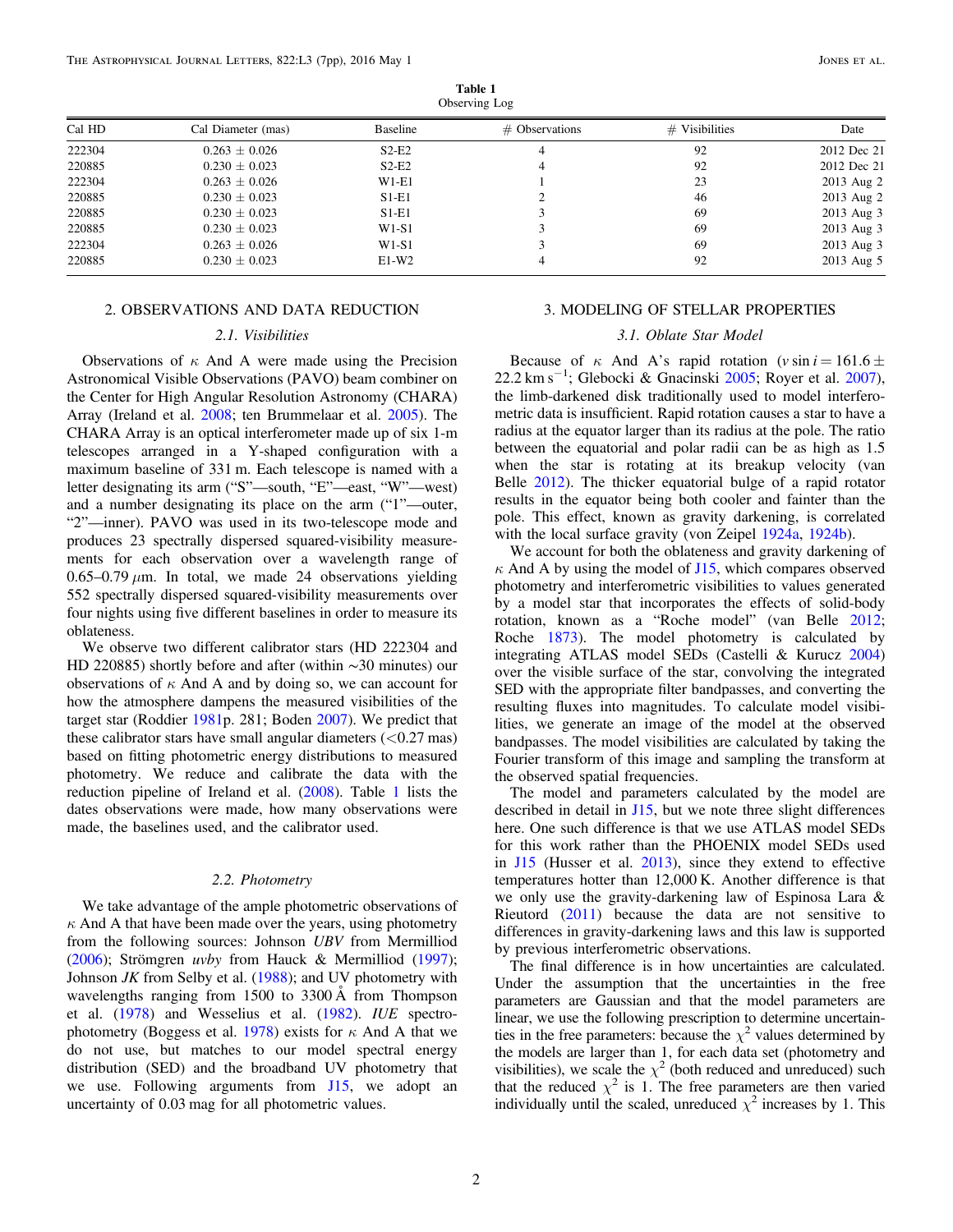gives two sets of uncertainties for the free parameters—one for the photometry and one for the visibilities, with the exception of the position angle, which is only probed by the visibilities. The final uncertainty in each free parameter is determined by adding the two uncertainties in quadrature under the assumption that the visibilities and photometry are independent. The uncertainty in the position angle is determined only by comparison with the visibilities. These uncertainties are then propagated to determine the uncertainties in the derived parameters. We caution the reader that these uncertainties are statistical and do not account for systematic uncertainties such as errors in the model spectra, gravity-darkening law, etc. The coevality of oblate and nonoblate A-stars in the UMMG, determined using this model ([J15](#page-7-14)), suggests that these systematic uncertainties do not dominate the errors.

Figure [1](#page-4-0) illustrates the best-fitting model by showing the modeled visibilities and photometry as well as the modeled photosphere overlaid with approximate radius measurements at various orientations. Using four different metallicities (justified below), the best-fit modeled properties are listed in rows 3–7 of Table [2,](#page-5-0) and the properties derived from these are in rows 8–20 of Table [2](#page-5-0).

#### 3.2. Stellar Evolution Models

We take the average radius  $(R_{\text{avg}})$ , total bolometric luminosity ( $L_{bol}$ ), and equatorial rotation velocity ( $V_e$ ) shown in Table [2](#page-5-0) and use MESA evolution models (Paxton et al. [2011](#page-7-15), [2013](#page-7-16)) to determine the age and mass of  $\kappa$  And A by comparing the modeled values to MESA's predictions for given masses, ages, and initial rotation rates. MESA models are used because they can account for the rapid rotation of  $\kappa$  And A. The uncertainties in the mass and age are based on propagated uncertainties in stellar properties ([J15](#page-7-14)).

One systematic source of uncertainty that is difficult to account for in this analysis is the metallicity of the evolution model. There are several reasons to suspect that the subsolar surface abundance of  $\kappa$  And A (e.g., [M/H] = -0.32 ± 0.15; Wu et al. [2011](#page-8-9)) does not trace its internal abundance. First, the surface abundances of A- and B-stars within populations believed to be chemically homogeneous span a broad range. Moreover, there is evidence that photospheric abundances are anti-correlated with projected rotational velocity  $(v \sin i)$ , becoming distinctively subsolar (e.g.,  $\lesssim -0.30$ ) when projected rotational velocities exceed ∼150 km/s (e.g., Takeda & Sadakane [1997](#page-8-10); Varenne & Monier [1999](#page-8-11)). Thus, there is reason to suspect that the internal abundance of  $\kappa$  And A is more metalrich than is observed in its photosphere. Finally, as emphasized by [H13,](#page-7-5) the Galaxy has not recently produced many stars that are this metal-poor. To quantify this, we consider the sample of open clusters with metallicity measurements assembled in Chen et al. ([2003](#page-7-29)). These 77 clusters have a mean metallicity of 0.00 dex and a standard deviation of 0.14 dex; the most metal-poor cluster among them has a metallicty of  $-0.34$  dex. Given these considerations, we adopt a solar metallicity ( $[M/H] = 0.00$  dex,  $Z = 0.0153$ , Caffau et al. [2011](#page-7-30)) for  $\kappa$  And A, with an uncertainty of 0.14 dex. Nevertheless, we also consider a metallicity of  $[M/H] = -0.28$  $[M/H] = -0.28$  $[M/H] = -0.28$  dex as a  $2\sigma$  extremum in our analysis. Figure 2 shows the average radius and temperature of  $\kappa$  And A overlaid with mass tracks and isochrones from the MESA evolution models for solar metallicity that have been interpolated to the modeled rotational velocity.

<span id="page-4-0"></span>

Figure 1. Top: observed (red circles) and best-fit model visibilities (blue squares) vs. spatial frequencies for the solar metallicity model. Middle: observed (red circles) and best-fit model (blue squares) photometric fluxes versus wavelength for the solar metallicity model. The modeled SED is shown in gray. Bottom: the photosphere of the best-fitting model of  $\kappa$  And A. The black points represent a grid of colatitudes and longitudes on the near side of the model. The blue circles represent a radius fitted to each individual visibility at the appropriate baseline orientation observed. The data are duplicated at 180° orientation.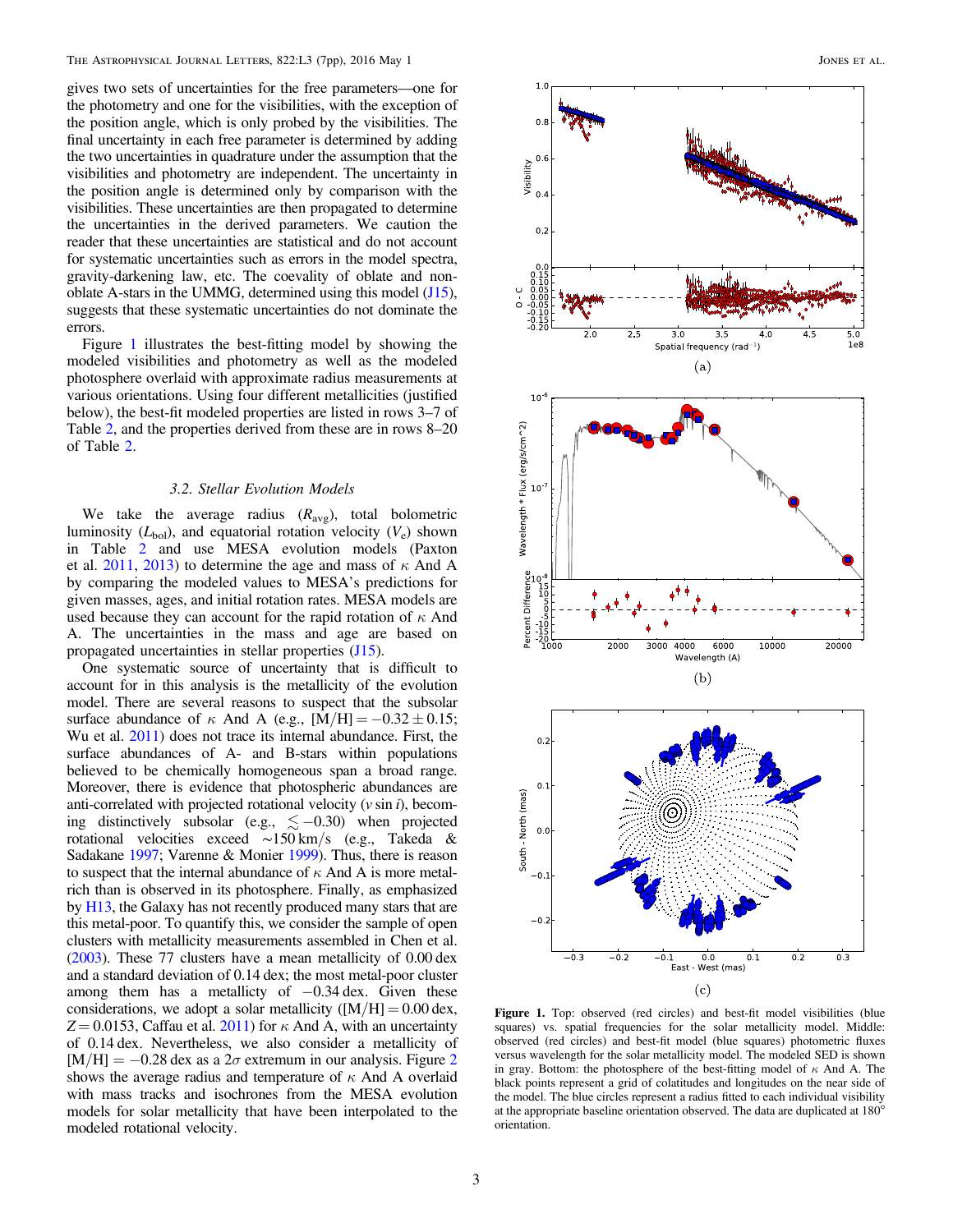<span id="page-5-0"></span>

|                                                                    | Properties of $\kappa$ And A                   |                           |                           |                           |  |
|--------------------------------------------------------------------|------------------------------------------------|---------------------------|---------------------------|---------------------------|--|
| Internal $[M/H]$                                                   | $+0.14$                                        | 0.00 <sup>a</sup>         | $-0.14$                   | $-0.28$                   |  |
| Internal Z                                                         | 0.0211                                         | 0.0153                    | 0.0111                    | 0.0080                    |  |
|                                                                    | Modeled Properties                             |                           |                           |                           |  |
| Equatorial Radius, $R_e$ ( $R_{\odot}$ )                           | $2.331_{-0.011}^{+0.068}$                      | $2.303_{-0.016}^{+0.039}$ | $2.326_{-0.023}^{+0.029}$ | $2.366_{-0.027}^{+0.023}$ |  |
| Equatorial Velocity, $V_e$ (km s <sup>-1</sup> )                   | $354.8^{+7.3}_{-35.4}$                         | $283.8^{+13.4}_{-16.1}$   | $322.5_{-13.3}^{+19.2}$   | $376.6^{+14.4}_{-11.5}$   |  |
| Stellar Inclination, $i$ ( $\degree$ )                             | $26.3^{+1.0}_{-7.9}$                           | $30.1^{+3.1}_{-4.8}$      | $27.0^{+2.2}_{-3.2}$      | $25.9^{+2.3}_{-1.9}$      |  |
| Polar Temperature, $T_p$ (K)                                       | $12195_{-177}^{+144}$                          | $12050^{+448}_{-39}$      | $12167^{+314}_{-46}$      | $12348^{+47}_{-322}$      |  |
| Polar Position Angle, $\psi$ (°)                                   | $69.6^{+3.2}_{-0.9}$                           | $63.4^{+5.2}_{-1.0}$      | $69.3^{+0.5}_{-2.7}$      | $72.8^{+0.9}_{-1.2}$      |  |
|                                                                    | Properties Derived from Oblate Star Model      |                           |                           |                           |  |
| Gravity Darkening, $\beta$                                         | $0.181^{+0.011}_{-0.002}$                      | $0.202_{-0.004}^{+0.004}$ | $0.188^{+0.004}_{-0.006}$ | $0.166^{+0.004}_{-0.006}$ |  |
| Angular Rotation Rate, $\omega$                                    | $0.947_{-0.039}^{+0.007}$                      | $0.854_{-0.028}^{+0.021}$ | $0.921_{-0.017}^{+0.021}$ | $0.978_{-0.008}^{+0.008}$ |  |
| Polar Radius, $R_p(R_{\odot})$                                     | $1.827_{-0.016}^{+0.078}$                      | $1.959_{-0.028}^{+0.033}$ | $1.878_{-0.043}^{+0.030}$ | $1.761_{-0.034}^{+0.028}$ |  |
| Average Radius, $R_{\text{avg}} (R_{\odot})^{\text{b}}$            | $2.026_{-0.012}^{+0.056}$                      | $2.109_{-0.018}^{+0.032}$ | $2.062_{-0.031}^{+0.022}$ | $1.983_{-0.029}^{+0.022}$ |  |
| Average Angular Diameter, $\theta_{\text{avg}}$ (mas) <sup>c</sup> | $0.365_{-0.002}^{+0.010}$                      | $0.380^{+0.006}_{-0.003}$ | $0.371_{-0.006}^{+0.004}$ | $0.357^{+0.004}_{-0.005}$ |  |
| Equatorial Temperature, $T_e$ (K)                                  | $9662^{+414}_{-140}$                           | $10342_{-138}^{+384}$     | $9933_{-231}^{+256}$      | $9222_{-240}^{+175}$      |  |
| Average Temperature, $T_{avg}$ (K) <sup>b</sup>                    | $11250^{+133}_{-163}$                          | $11327_{-44}^{+421}$      | $11290^{+291}_{-53}$      | $11307_{-295}^{+43}$      |  |
| Polar Surface Gravity, $log(g_p)(cgs)$                             | $4.373_{-0.036}^{+0.008}$                      | $4.296_{-0.012}^{+0.019}$ | $4.315_{-0.013}^{+0.018}$ | $4.355_{-0.014}^{+0.017}$ |  |
| Average Surface Gravity, $\log(g_{avg})$ (cgs) <sup>b</sup>        | $4.207_{-0.022}^{+0.004}$                      | $4.174^{+0.019}_{-0.012}$ | $4.164_{-0.009}^{+0.014}$ | $4.169^{+0.011}_{-0.014}$ |  |
| Equatorial Surface Gravity, $log(g_e)$ (cgs)                       | $3.813^{+0.091}_{-0.041}$                      | $3.968_{-0.025}^{+0.028}$ | $3.848_{-0.054}^{+0.032}$ | $3.593^{+0.054}_{-0.082}$ |  |
| $v \sin i$ (km s <sup>-1</sup> )                                   | $157.4^{+5.8}_{-44.9}$                         | $142.2_{-21.1}^{+13.1}$   | $146.2^{+11.0}_{-16.2}$   | $164.7^{+13.4}_{-11.5}$   |  |
| Total Luminosity, $L_{\text{tot}}$ ( $L_{\odot}$ )                 | $55.21_{-3.14}^{+5.67}$                        | $62.60_{-2.23}^{+9.83}$   | $58.35_{-3.08}^{+6.26}$   | $53.50^{+1.73}_{-5.37}$   |  |
| Apparent Luminosity, $L_{\text{app}}$ ( $L_{\odot}$ )              | $71.17_{-3.99}^{+3.72}$                        | $72.01_{-1.50}^{+11.17}$  | $72.49_{-2.04}^{+7.67}$   | $72.99_{-7.22}^{+1.24}$   |  |
| Visibility $\chi^2$                                                | 12.99                                          | 13.23                     | 13.01                     | 12.85                     |  |
| Photometry $\chi^2$                                                | 9.68                                           | 8.92                      | 8.74                      | 8.75                      |  |
| Total $\chi^2$                                                     | 22.67                                          | 22.15                     | 21.75                     | 21.60                     |  |
|                                                                    | Properties Derived from MESA Evolution Models  |                           |                           |                           |  |
| Age (Myr)                                                          | <b>Below ZAMS</b>                              | $47^{+14}_{-21}$          | $74^{+21}_{-28}$          | $82^{+29}_{-28}$          |  |
| Mass $(M_{\odot})$                                                 | <b>Below ZAMS</b>                              | $2.768^{+0.121}_{-0.013}$ | $2.659_{-0.014}^{+0.087}$ | $2.558_{-0.084}^{+0.013}$ |  |
|                                                                    | Properties of $\kappa$ And b                   |                           |                           |                           |  |
| $T_{\text{eff}}(K)^d$                                              | $2040 \pm 60$                                  |                           |                           |                           |  |
| Mass $(M_{Jup})$                                                   | N/A                                            | $22^{+6}_{-7}$            | $30^{+3}_{-8}$            | $31^{+4}_{-5}$            |  |
|                                                                    | Adopted System Properties using $[M/H] = 0.00$ |                           |                           |                           |  |
| Age (Myr)                                                          |                                                | $47^{+27}_{-40}$          |                           |                           |  |
| Mass of A $(M_{\odot})$                                            |                                                | $2.768_{-0.109}^{+0.1}$   |                           |                           |  |
| Mass of b $(MI)$                                                   |                                                | $22^{+8}_{-9}$            |                           |                           |  |
|                                                                    |                                                |                           |                           |                           |  |

Model Results

**Notes.**<br> $^{\text{a}}$  We adopt as our final results those from the solar metallicity models.

<sup>b</sup> The average quantities presented here are averaged across the entire surface of the model star.<br><sup>c</sup> The average angular diameter is determined using the average radius and the distance.

<sup>d</sup> From [H13](#page-7-5).

#### 4. RESULTS AND DISCUSSION

#### 4.1. The Properties of κ And A

We use the model discussed in Section [3](#page-3-1) to determine the age of  $\kappa$  And A for four different internal metallicities ([M/H]  $= +0.14, 0.0, -0.14,$  and  $-0.28$ ) corresponding to the  $+1$ -, 0-,  $-1$ -, and  $-2\sigma$  uncertainties in [M/H], respectively. For the solar metallicity model, we find a radius for the host star ranging from 2.303<sup>+0.039</sup>  $R_{\odot}$  at the equator to 1.959<sup>+0.033</sup>  $R_{\odot}$  at the pole with an average of  $2.109_{-0.018}^{+0.032} R_{\odot}$ . This oblateness is,

in part, due to an equatorial velocity of  $283.8^{+13.4}_{-16.1}$  km s<sup>-1</sup>, which corresponds to an angular rotation rate relative to the critical rate,  $\omega$ , of  $0.854^{+0.021}_{-0.028}$  and which with the modeled inclination of  $30^\circ 1^{+3.1}_{-4.8}$  gives a modeled v sin i of  $142.2^{+13.1}_{-21.1}$  km s<sup>-1</sup>. Our modeled effective temperature ranges from  $12050^{+448}_{-39}$  K at the pole to  $10342^{+384}_{-138}$  K at the equator with an average of  $11327^{+421}_{-44}$  K, and together with the modeled radius profile, yield a total luminosity of  $62.60^{+9.83}_{-2.23}$   $L_{\odot}$  and apparent luminosity of  $72.01_{-1.50}^{+11.17}$   $L_{\odot}$ . We model an average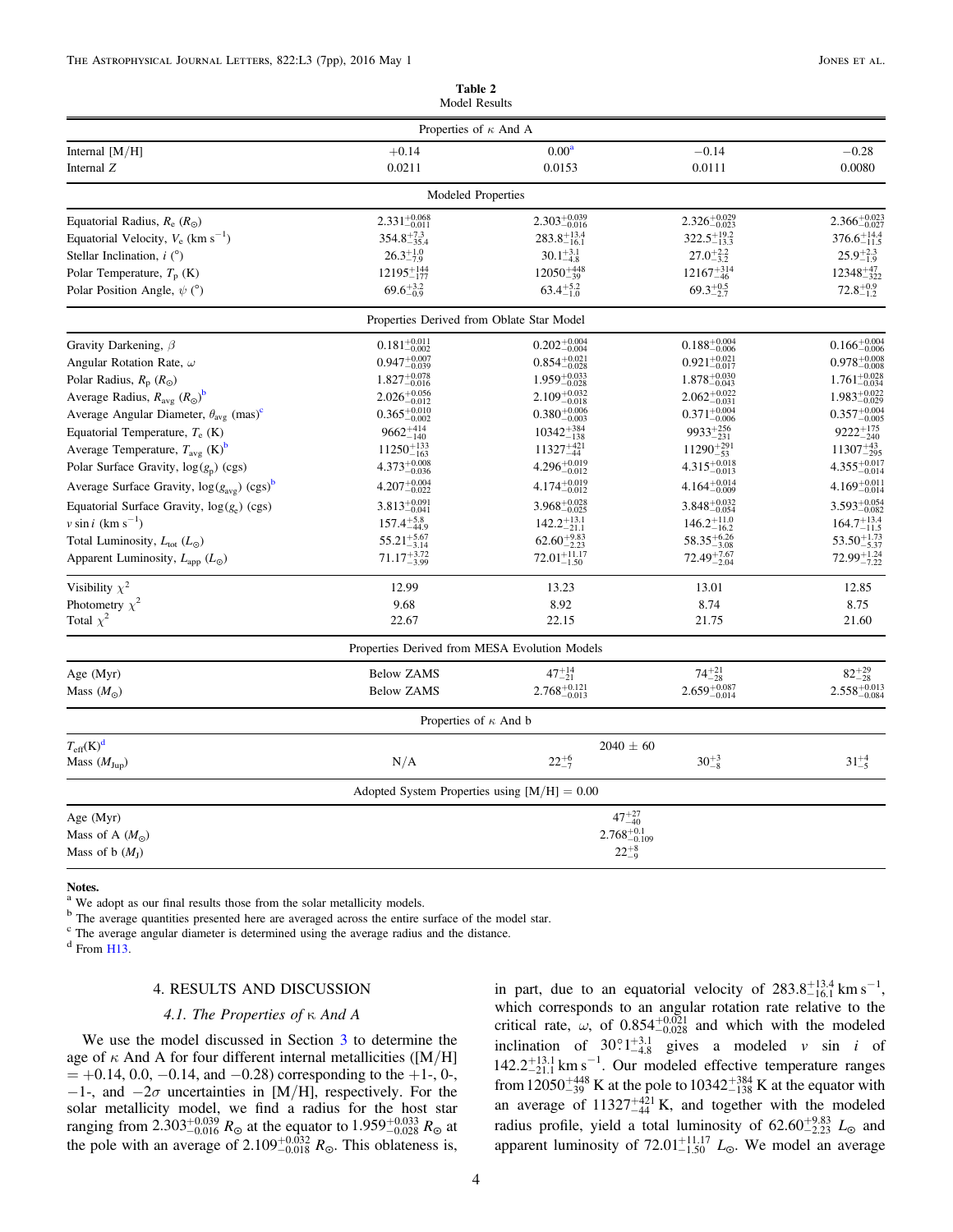<span id="page-6-0"></span>

Figure 2. Solid lines show the evolution in radius and effective temperature according to the mass tracks of the MESA evolution models for masses ranging from 2.7 to 3.1  $M_{\odot}$ . The dashed lines are isochrones showing the radius and effective temperatures of stars with this range of masses at ages ranging from 7 to 200 Myr. Both the mass tracks and isochrones were calculated for solar metallicity and interpolated to the modeled rotation velocity of the star.

surface gravity  $(log(g_{avg}))$  of  $4.174^{+0.019}_{-0.012}$  dex, which is only slightly larger than previous measurements of the star's  $log(g)$ ranging from 3.8 to 4.1 dex (Fitzpatrick & Massa [2005;](#page-7-31) Wu et al. [2011](#page-8-9); Bonnefoy et al. [2014](#page-7-9)).

The age and mass we determine using the best-fitting model with a solar metallicity are  $47^{+14}_{-21}$  Myr and  $2.768^{+0.121}_{-0.013}$   $M_{\odot}$ , respectively. This young age is due, in large part, to the low inclination (∼30°) and large rotation velocity (∼85% critical), which implies that the apparent luminosity is brighter than the total luminosity because of the effects of gravity darkening and which also changes where the zero-age main sequence (ZAMS) lies on the HR diagram.

Most of our modeled parameters show broad agreement between the four different internal metallicities tested; however, the age and the mass show a significant correlation with metallicity (e.g., a lower metallicity corresponds to an older age and a lower mass). Given how strongly the internal metallicity affects the modeled mass and age of the host star, we adopt the ages and masses determined at the  $1\sigma$  uncertainties in the metallicity as the bounds to our final uncertainties in the age and mass. The supersolar metallicity model ( $[M/H] = +0.14$ ) has a radius and luminosity below the ZAMS, so we adopt the age of the ZAMS, ∼7 Myr, as the lower bound of the uncertainty in the age. Given the trend of decreasing mass of  $\sim$ 0.1  $M_{\odot}$  for every 1 $\sigma$  decrease in metallicity, we adopt an upper bound of the uncertainty in our mass to be 0.1  $M_{\odot}$  Thus, our final estimate of the age and mass of  $\kappa$  And A is  $47_{-40}^{+27}$  Myr and  $2.768^{+0.1}_{-0.109} M_{\odot}$ , respectively.

We note that a more recent age estimate of the Columba association by Bell et al. ([2015](#page-7-32)) finds it to be  $42^{+6}_{-4}$  Myr, which is in excellent agreement with our age estimate for  $\kappa$  And A. Despite its outlying Galactic Y position with respect to

Columba (2.7 $\sigma$ ; [H13](#page-7-5)), the agreement in age suggests that its kinematic association with young nearby groups should be reconsidered.

#### 4.2. A Comparison to Previous Age Estimates

[H13](#page-7-5) use a variety of methods to estimate the age of  $\kappa$  And A, finding ages ranging from ∼50 to 400 Myr. Their adopted age of 220  $\pm$  100 Myr is based on a comparison between the predictions of the Geneva evolution models (Ekström et al. [2012](#page-7-10)) that account for a rotation rate of  $\omega = 0.4$  and the  $log(g)$  (4.10 dex) and  $T_{\text{eff}}$  (11,366 K) measured by Fitzpatrick & Massa  $(2005)$  $(2005)$  $(2005)$ . This age estimate is significantly older than both the traditionally adopted age of the Columba association (30 Myr) and our estimate  $(47^{+27}_{-40}$  Myr). [H13](#page-7-5) do note that such a young age is possible if the host star is rapidly rotating ( $V_e/V_{crit} \simeq 0.95$ ) with an very low orientation ( $\simeq 22^{\circ}$ ), which is what we have found with this work.

[DH15](#page-7-11) use Strömgren photometry of Hauck & Mermilliod ([1997](#page-7-22)) to determine a  $log(g)$  of 4.35  $\pm$  0.14 dex and  $T_{\text{eff}}$  of 11903  $\pm$  405 K. From this, they interpolate between the isochrones generated by the evolution models of Bressan et al.  $(2012)$  $(2012)$  $(2012)$  and Ekström et al.  $(2012)$  to estimate an age of 16 Myr. Superseding this interpolated estimate, they use a more thorough Bayesian approach and find a 95% confidence interval of 29–237 Myr with a median age of 150 Myr.

In an attempt to determine how much the choice of evolution model affects the estimated age, we compare the  $log(g)$  and  $T_{\text{eff}}$ values used by both [H13](#page-7-5) and [DH15](#page-7-11) to the MESA evolution models used here. We estimate an age of 185 Myr and 13 Myr using the  $log(g)$  and  $T_{\text{eff}}$  values used by [H13](#page-7-5) and [DH15](#page-7-11), respectively. These estimates are lower than the estimates made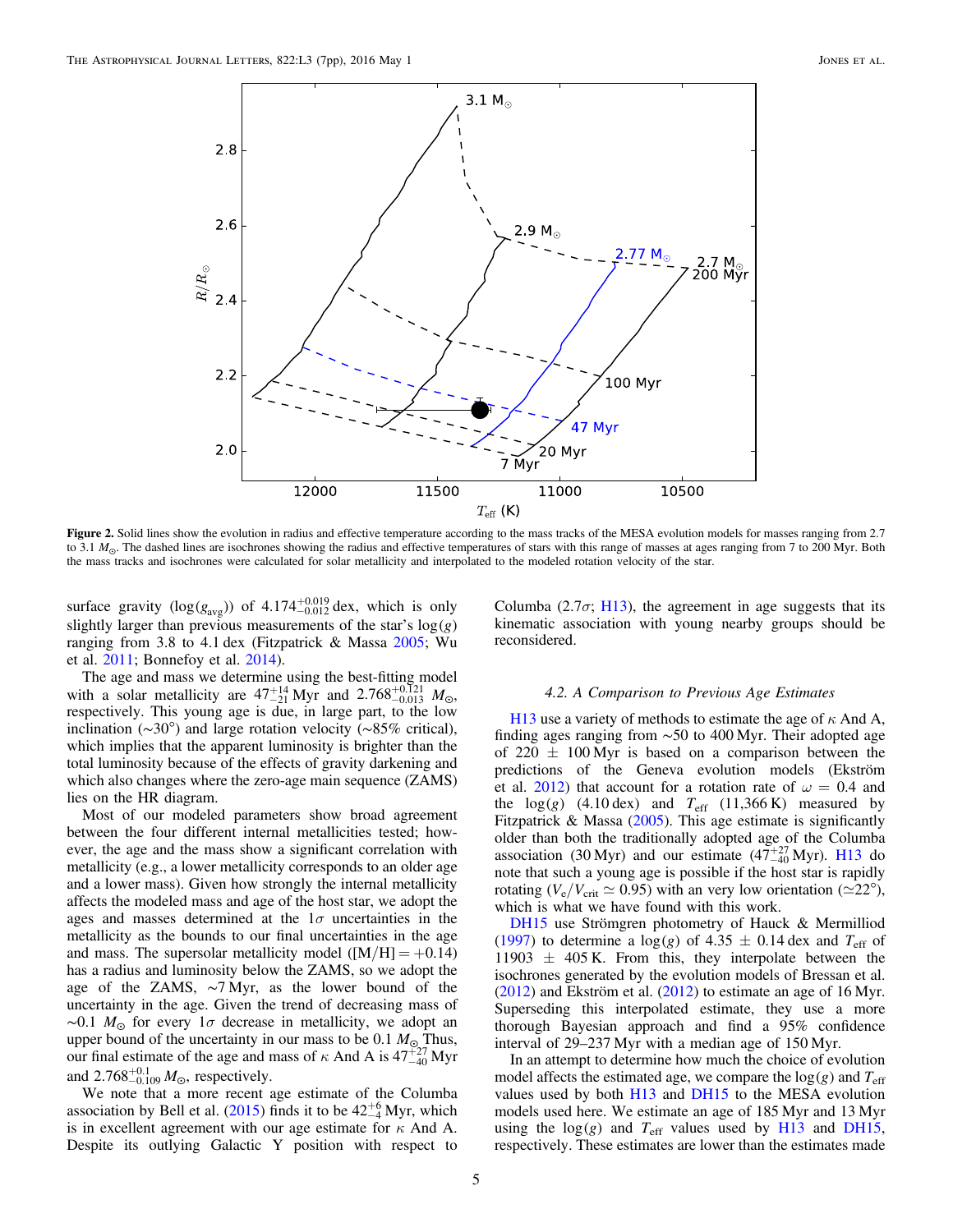<span id="page-7-33"></span>

Figure 3. Solid lines show how the BHAC15 evolution models predict substellar objects cool over time for masses ranging from 5.2 to 41.9  $M_J$ . The black point shows the effective temperature of  $\kappa$  And b (2040  $\pm$  60 K; [H13](#page-7-5)) and its age  $(47^{+27}_{-40}$  Myr; this work).

by these two studies by ∼20%, which is smaller than the uncertainties in the age estimates.

#### 4.3. The Mass of κ And b

In order to determine the mass of  $\kappa$  And b, we compare our age estimate for the host star and the spectroscopically determined effective temperature of the companion  $(2040 \pm 60 \text{ K}; \text{H}13)$  to the predictions of the updated BHAC15 models of Baraffe et al. ([2015](#page-7-17)). Uncertainties in the companion mass are determined by using this method to calculate the mass corresponding to the four points representing the  $1\sigma$  uncertainties in the age and effective temperature of the companion. With this technique, we find a mass of  $22^{+8}_{-9}M_J$  with the uncertainties dominated by the uncertainty in the age which is dominated by the uncertainty in the metallicity. Figure [3](#page-7-33) shows the effective temperature of  $\kappa$  And b from [H13](#page-7-5) and our final estimate for the age of the system along with the cooling tracks of the BHAC15 models.

#### 5. SUMMARY

We present new PAVO/CHARA interferometric observations of  $\kappa$  And A. Using these observations, the star's photometry, and its  $v \sin i$ , we constrain an oblate star model from which we calculate various fundamental parameters.

These parameters include the star's luminosity, radius profile, and equatorial rotation velocity that are compared to the predictions of the MESA evolution models in order to estimate an age and mass for the star. Four internal metallicities  $([M/H] = +0.14, 0.0, -0.14,$  and  $-0.28$ ) are tested, and we find that metal-rich models yield higher-mass and younger-age more metal-poor models.

Because the internal metallicity of the star is expected to be solar ( $[M/H] = 0.00 \pm 0.14$ ), we adopt the solar metallicity model with the uncertainties in our final age and mass governed by the uncertainty in the metallicity. With this model, we determine an age of  $47^{+27}_{-40}$  Myr for the system and a mass of 2.768<sup>+0.1</sup><sub>0.109</sub>  $M_{\odot}$  for  $\kappa$  And A. Based on this age, the effective temperature of the companion, and the BHAC15 evolution models, we determine a mass of  $\kappa$  And b of  $22^{+8}_{-9}$   $M_{\text{Jup}}$ .

J.J. thanks Dr. Sasha Hinkley and Dr. Josh Schlieder for their helpful comments. This work is based upon observations obtained with the Georgia State University Center for High Angular Resolution Astronomy Array at Mount Wilson Observatory. The CHARA Array is supported by the National Science Foundation under grants AST-1211929 and AST-1411654. Institutional support has been provided from the GSU College of Arts and Sciences and the GSU Office of the Vice President for Research and Economic Development. J.J. and R.J.W. acknowledge support from NSF AAG grants 1009643 and 1517762.

#### REFERENCES

- <span id="page-7-1"></span>Baraffe, I., Chabrier, G., Barman, T. S., Allard, F., & Hauschildt, P. H. 2003, [A&A](http://dx.doi.org/10.1051/0004-6361:20030252), [402, 701](http://adsabs.harvard.edu/abs/2003A&A...402..701B)
- <span id="page-7-17"></span>Baraffe, I., Homeier, D., Allard, F., & Chabrier, G. 2015, [A&A](http://dx.doi.org/10.1051/0004-6361/201425481), [577, A42](http://adsabs.harvard.edu/abs/2015A&A...577A..42B)
- <span id="page-7-32"></span>Bell, C. P. M., Mamajek, E. E., & Naylor, T. 2015, [MNRAS](http://dx.doi.org/10.1093/mnras/stv1981), [454, 593](http://adsabs.harvard.edu/abs/2015MNRAS.454..593B)
- <span id="page-7-20"></span>Boden, A. F. 2007, [NewAR](http://dx.doi.org/10.1016/j.newar.2007.06.007), [51, 617](http://adsabs.harvard.edu/abs/2007NewAR..51..617B)
- <span id="page-7-8"></span>Bodenheimer, P., D'Angelo, G., Lissauer, J. J., Fortney, J. J., & Saumon, D. 2013, [ApJ](http://dx.doi.org/10.1088/0004-637X/770/2/120), [770, 120](http://adsabs.harvard.edu/abs/2013ApJ...770..120B)
- <span id="page-7-24"></span>Boggess, A., Carr, F. A., Evans, D. C., et al. 1978, [Natur](http://dx.doi.org/10.1038/275372a0), [275, 372](http://adsabs.harvard.edu/abs/1978Natur.275..372B)
- <span id="page-7-9"></span>Bonnefoy, M., Currie, T., Marleau, G.-D., et al. 2014, [A&A](http://dx.doi.org/10.1051/0004-6361/201322119), [562, A111](http://adsabs.harvard.edu/abs/2014A&A...562A.111B)
- <span id="page-7-13"></span>Brandt, T. D., & Huang, C. X. 2015, [ApJ](http://dx.doi.org/10.1088/0004-637X/807/1/58), [807, 58](http://adsabs.harvard.edu/abs/2015ApJ...807...58B)
- <span id="page-7-12"></span>Bressan, A., Marigo, P., Girardi, L., et al. 2012, [MNRAS](http://dx.doi.org/10.1111/j.1365-2966.2012.21948.x), [427, 127](http://adsabs.harvard.edu/abs/2012MNRAS.427..127B)
- <span id="page-7-30"></span>Caffau, E., Ludwig, H.-G., Steffen, M., Freytag, B., & Bonifacio, P. 2011, SoPh, [268, 255](http://adsabs.harvard.edu/abs/2011SoPh..268..255C)
- <span id="page-7-2"></span>Carson, J., Thalmann, C., Janson, M., et al. 2013, [ApJL](http://dx.doi.org/10.1088/2041-8205/763/2/L32), [763, L32](http://adsabs.harvard.edu/abs/2013ApJ...763L..32C)
- <span id="page-7-26"></span>Castelli, F., & Kurucz, R. L. 2004, arXiv:astro-ph/[0405087](http://arXiv.org/abs/astro-ph/0405087)
- <span id="page-7-29"></span>Chen, L., Hou, J. L., & Wang, J. J. 2003, [AJ,](http://dx.doi.org/10.1086/367911) [125, 1397](http://adsabs.harvard.edu/abs/2003AJ....125.1397C)
- <span id="page-7-11"></span>David, T. J., & Hillenbrand, L. A. 2015, [ApJ](http://dx.doi.org/10.1088/0004-637X/804/2/146), [804, 146](http://adsabs.harvard.edu/abs/2015ApJ...804..146D)
- <span id="page-7-10"></span>Ekström, S., Georgy, C., Eggenberger, P., et al. 2012, [A&A,](http://dx.doi.org/10.1051/0004-6361/201117751) [537, A146](http://adsabs.harvard.edu/abs/2012A&A...537A.146E)
- <span id="page-7-28"></span>Espinosa Lara, F., & Rieutord, M. 2011, [A&A](http://dx.doi.org/10.1051/0004-6361/201117252), [533, A43](http://adsabs.harvard.edu/abs/2011A&A...533A..43E)
- <span id="page-7-31"></span>Fitzpatrick, E. L., & Massa, D. 2005, [AJ,](http://dx.doi.org/10.1086/427855) [129, 1642](http://adsabs.harvard.edu/abs/2005AJ....129.1642F)
- <span id="page-7-3"></span>Glebocki, R., & Gnacinski, P. 2005, yCat, [3244, 0](http://adsabs.harvard.edu/abs/2005yCat.3244....0G)
- <span id="page-7-0"></span>Hartman, J. D., Bakos, G. Á, Buchhave, L. A., et al. 2015, [AJ,](http://dx.doi.org/10.1088/0004-6256/150/6/197) [150, 197](http://adsabs.harvard.edu/abs/2015AJ....150..197H)
- <span id="page-7-22"></span>Hauck, B., & Mermilliod, M. 1997, yCat, [2215, 0](http://adsabs.harvard.edu/abs/1997yCat.2215....0H)
- <span id="page-7-5"></span>Hinkley, S., Pueyo, L., Faherty, J. K., et al. 2013, [ApJ,](http://dx.doi.org/10.1088/0004-637X/779/2/153) [779, 153](http://adsabs.harvard.edu/abs/2013ApJ...779..153H)
- <span id="page-7-27"></span><span id="page-7-18"></span>Husser, T.-O., Wende-von Berg, S., Dreizler, S., et al. 2013, [A&A](http://dx.doi.org/10.1051/0004-6361/201219058), [553, A6](http://adsabs.harvard.edu/abs/2013A&A...553A...6H) Ireland, M. J., Mérand, A., ten Brummelaar, T. A., et al. 2008, [Proc. SPIE](http://dx.doi.org/10.1117/12.788386)[,](http://adsabs.harvard.edu/abs/2008SPIE.7013E..24I)
- [7013, 24](http://adsabs.harvard.edu/abs/2008SPIE.7013E..24I)
- <span id="page-7-14"></span>Jones, J., White, R. J., Boyajian, T., et al. 2015, [ApJ](http://dx.doi.org/10.1088/0004-637X/813/1/58), [813, 58](http://adsabs.harvard.edu/abs/2015ApJ...813...58J)
- <span id="page-7-21"></span>Mermilliod, J. C. 2006, yCat, [2168, 0](http://adsabs.harvard.edu/abs/2006yCat.2168....0M)
- <span id="page-7-7"></span>Mollière, P., & Mordasini, C. 2012, [A&A,](http://dx.doi.org/10.1051/0004-6361/201219844) [547, A105](http://adsabs.harvard.edu/abs/2012A&A...547A.105M)
- <span id="page-7-15"></span>Paxton, B., Bildsten, L., Dotter, A., et al. 2011, [ApJS](http://dx.doi.org/10.1088/0067-0049/192/1/3), [192, 3](http://adsabs.harvard.edu/abs/2011ApJS..192....3P)
- <span id="page-7-16"></span>Paxton, B., Cantiello, M., Arras, P., et al. 2013, [ApJS](http://dx.doi.org/10.1088/0067-0049/208/1/4), [208, 4](http://adsabs.harvard.edu/abs/2013ApJS..208....4P)
- <span id="page-7-25"></span>Roche, E. 1873, Ann. de l'Acad. Sci. Montpellier, 8, 235
- <span id="page-7-19"></span>Roddier, F. 1981, Progress in Optics, Vol. 19 (Amsterdam: North-Holland)
- <span id="page-7-4"></span>Royer, F., Zorec, J., & Gómez, A. E. 2007, [A&A,](http://dx.doi.org/10.1051/0004-6361:20065224) [463, 671](http://adsabs.harvard.edu/abs/2007A&A...463..671R)
- <span id="page-7-23"></span>Selby, M. J., Hepburn, I., Blackwell, D. E., et al. 1988, A&AS, [74, 127](http://adsabs.harvard.edu/abs/1988A&AS...74..127S)
- <span id="page-7-6"></span>Spiegel, D. S., Burrows, A., & Milsom, J. A. 2011, [ApJ](http://dx.doi.org/10.1088/0004-637X/727/1/57), [727, 57](http://adsabs.harvard.edu/abs/2011ApJ...727...57S)